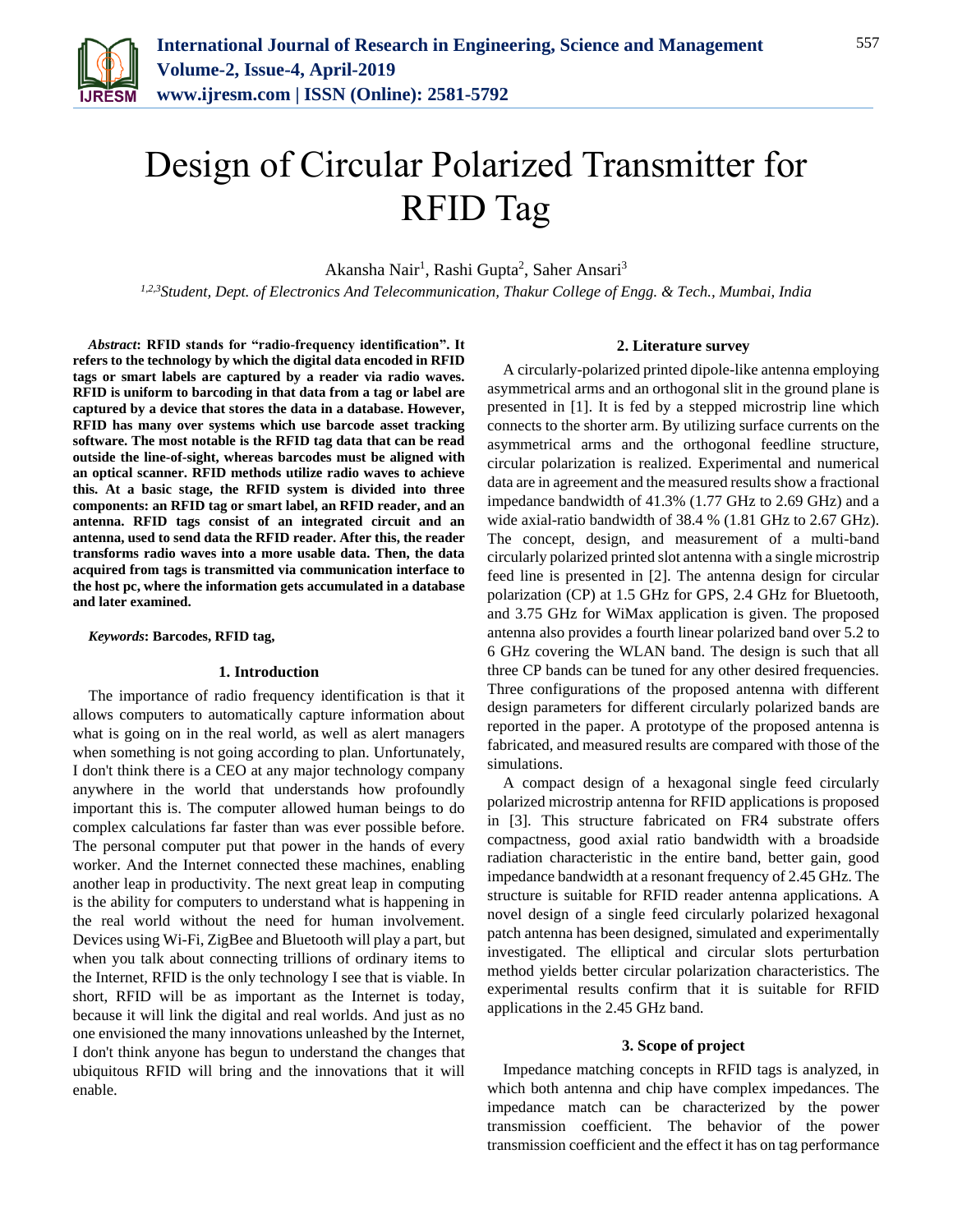

has been analyzed. A specific RFID tag example is presented and showed that the tag resonance is determined by the peak in the power transmission coefficient. The experimentally measured read range agreed well with the theoretical model. As an example, a specific RFID transponder design is considered, an Intellitag ID card with embedded folded meander antenna operating in 915 MHz band. Both measurement data and simulation results are in good agreement

# **4. Designing method**

Requirement of RFID transmitter is as follows but depending on the need it can be modified.

| Table 1                          |                        |  |
|----------------------------------|------------------------|--|
| Required RFID antenna parameters |                        |  |
| Parameter                        | <b>Parameter value</b> |  |
| <b>Resonant Frequency</b>        | 866 MHz                |  |
| Gain                             | 5-7 $dB$               |  |

The antenna can be either circular or rectangular one. A rectangular antenna is chosen here as RFID transmitter.



Fig. 1. Rectangular antenna with different feeding techniques

It shows the different feeding technique to excite the rectangular microstrip antenna. In order to design the microstrip antenna it is important to understand the parameters involved in the design of antenna. Table 1 shows the various parameters need to design the antenna

The dimension of the patch is taken 67.6 mm x 67.6 mm after multiple simulations and the structure with feed location. It is observed that the feed location plays very important role in bringing the antenna impedance favorable to reference impedance of 50  $\Omega$ . It can be observed in figure 6 that the location of the feed is at  $(u, v) = (0, 20)$  and w varies from 0 to

0.835 since the feed must be connected to ground plane at 0 mm and patch at 0.835 mm. Fig. 2. shows the reflection coefficient of the antenna. It can be observed that the antenna is tuned at 0.864 GHz and the band of the antenna ranges from 0.8639 GHz to 0.869 GHz. Therefore, the obtained band also covers 0.866 MHz frequency.



Fig. 2. Reflection coefficient of the antenna

## **5. Result and discussion**

It shows that the required result is achieved by the antenna modeled.

Comparison between linear and circular polarized patch antenna.

| Table 2<br>Comparison between linear and circular polarized patch antenna |                         |                         |  |  |
|---------------------------------------------------------------------------|-------------------------|-------------------------|--|--|
|                                                                           |                         |                         |  |  |
|                                                                           | <b>Linear Polarized</b> | <b>Linear Polarized</b> |  |  |
|                                                                           | Antenna                 | Antenna                 |  |  |
| <b>Resonant</b>                                                           | 866 MHz                 | 870 MHz                 |  |  |
| Frequency                                                                 |                         |                         |  |  |
| Gain                                                                      | $4.98$ dBi              | 5.75 dBi                |  |  |
| Reflection                                                                | $-15.25$ dB             | $-14.8$ dBi             |  |  |
| coefficient                                                               |                         |                         |  |  |

| Table 3                          |                              |                    |                                                          |
|----------------------------------|------------------------------|--------------------|----------------------------------------------------------|
| Two antennas based on dimensions |                              |                    |                                                          |
|                                  | $L \times W$ mm <sup>2</sup> |                    | L x W mm <sup>2</sup> (patch) Feed locations $(u, v)$ mm |
|                                  | (Ground plane)               |                    |                                                          |
|                                  | $120 \times 120$             | $67.6 \times 67.6$ | 0.20                                                     |
|                                  | 120 x 120                    | 52 x 52            | 0.113                                                    |

It shows the comparison between the two antennas based on dimensions.

It can be observed that the patch antenna with slits not only gives circular polarized wave but also reduces antenna size. It shows that the patch size is reduced by 40%.

## **6. Conclusion**

A patch antenna of dimension  $52 \times 52$  mm<sup>2</sup> resonates at 870 MHz and the gain of the antenna is 5.75 dB with return loss of -14.8 dBi. Polarization of the antenna achieved is circular after inclusion of slits and antenna resonates at 870 MHz. It is also observed that the slit technique can be explored for dual band property of patch and it also ensures size reduction in the patch antenna.